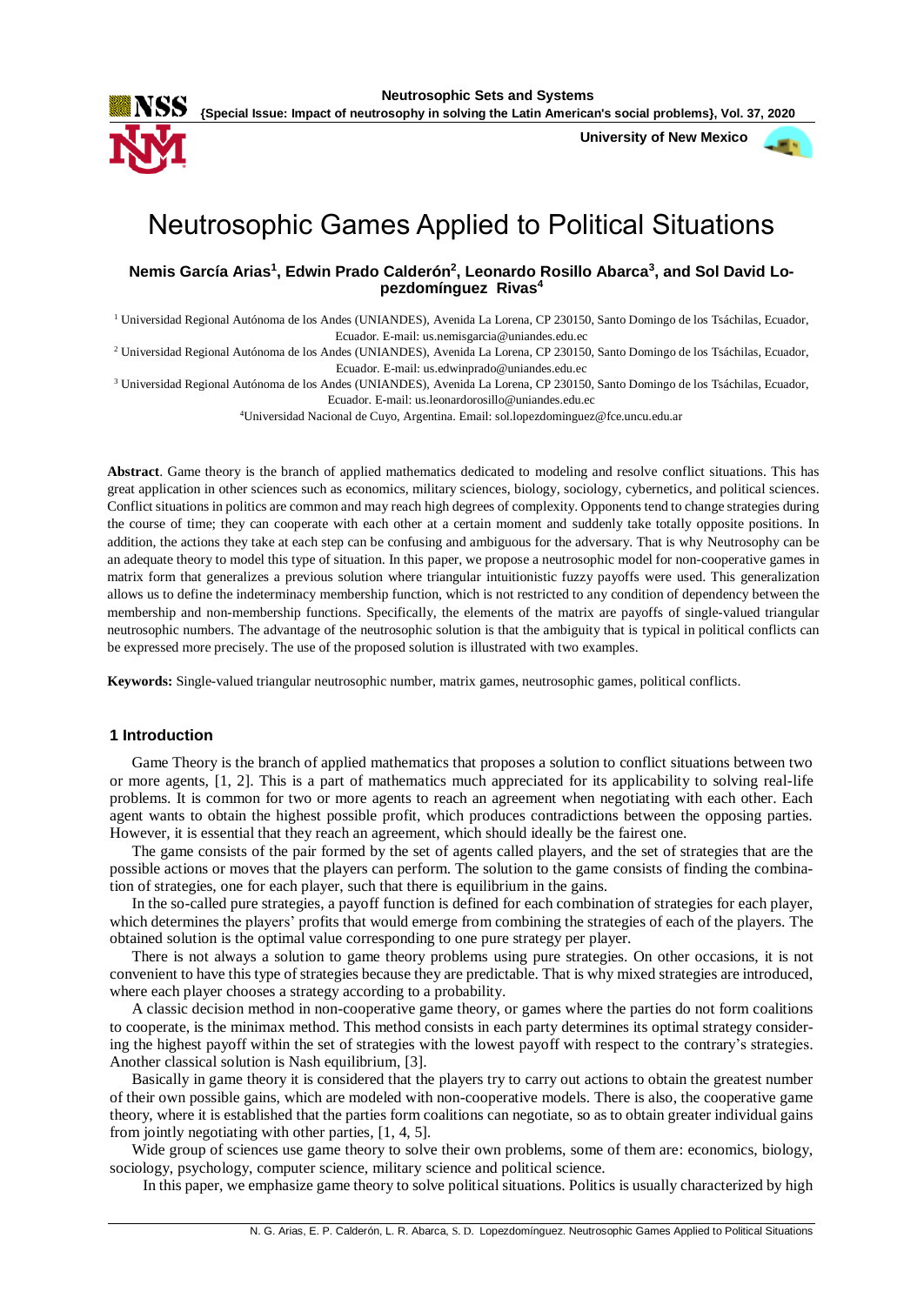conflict between parties that have different ideologies, often opposite, with certain degrees of power that cannot be overridden by the opposing party, [6-8]. In many political negotiations, there are multiple conditions on each of the parties that can determine high degrees of complexity in the decisions that are made at any time.

In certain moments, the parties may tend towards cooperation, in others towards confrontation. The actions of the parties can be ambiguous, indeterminate and imprecise [9-11]. That is why Neutrosophy is an appropriate theory to deal with this type of situation. Neutrosophy is the branch of philosophy that studies all related to neutralities, where lack of information, contradictions, paradoxes and ambiguity are modeled, [12].

It is in political sciences where neutrosophic games have mainly developed, [6, 7, 13]. In [14] an example may be found of the application of neutrosophic sets, especially offsets, to solve problems of cooperative games using what was called off-uninorms. Also, in [15] it is developed a matrix game approach in a neutrosophic framework, although it is not based on single-valued triangular neutrosophic numbers [16].

There are solutions to cooperative and non-cooperative games that use fuzzy theories, such as fuzzy sets or intuitionistic fuzzy sets, [4, 17]. However, they may be limited in their application to political sciences, because the indeterminacy membership function is not defined independently, and this constitutes a fundamental function to be able to define some situations having degrees of cooperation and non-cooperation, and ambiguity in actions and speeches in political negotiations. Politics may have contradictions between what is said and what is shown. Additionally, we can find an interval-valued solution of matrix games, which includes imprecision and indeterminacy, [18].

This paper aims to extend a solution to non-cooperative games that can be found in [17], to the framework of neutrosophic sets. In the aforementioned solution, a score function is used to de-fuzzify triangular intuitionistic fuzzy payoffs in the so-called matrix games, or games where the payoffs for each pair of strategies, one for each player, are represented with the help of a matrix. The indeterminacy in the intuitionistic fuzzy sets is expressed through the degree of hesitation that depends on the degrees of membership and non-membership of the intuitionistic fuzzy set, which are restricted by the condition that their sum is less than or equal to unity [19]. The advantage of the proposed method is that a membership function of indeterminacy is explicitly defined, in addition to a membership function and a non-membership function, and the three of them are independent of each other. This model better captures the essence of political conflicts.

This paper is structured as follows: Section 1 describes the fundamental elements of game theory and Neutrosophy. Section 2 proposes a neutrosophic method for solving matrix games, including two examples from politics. The paper ends with the conclusions.

#### **2 Preliminaries**

In this section, we describe the main concepts needed to understand the proposed method. The first subsection contains the basic concepts of matrix games. The second subsection shows the concepts of Neutrosophy.

### **2.1 Matrix games**

A game consists of a nonempty set of players, denoted by  $N = \{1, 2, \dots, n\}$ , a set of moves (or pure strategies) available to those players, denoted by  $A = \{A_1, A_2, \dots, A_p\}$ , and a specification of rewards for each combination of strategies, [1]. In the case where two players are considered, the rewards of the players are represented using a payoff matrix, one player selects the row and the other one the column. The element of the i-th row and the j-th column contains the utility obtained by player I (by rows) when applying the i-th strategy ( $i \in \{1, 2, \dots, p\}$ ,  $p \ge 1$ ) when player II (by columns) applies the j-th strategy ( $j \in \{1, 2, \dots, q\}$ ,  $q \ge 1$ ). Let us call  $u_{ij} = U(A_i, B_j)$  the payoff, where U:  $A \times B \to \mathbb{R}$ , A is the set of strategies of player I and B is the set of strategies of player II.

The "maximin" and "minimax" criteria establish that each player should minimize his/her maximum loss:

"Maximin" criterion: player I chooses that his/her minimum possible payoff is the highest.

"Minimax" criterion: player II chooses that the maximum payoff to player I is the lowest possible.

Let us remark that these definitions correspond to a two-person zero sum non-cooperative games, i.e., a matrix game, where the sum of profits of the two players for every pair of strategies is null.

**Definition 1** [1]: A *Saddle Point* is the (k, r)-th position of the payoff matrix, where the following condition is satisfied:

 $max_i min_i u_{ii} = min_i max_i u_{ii}$ 

The mixed strategies are defined as pure strategies; each of them is associated with one probability.

**Definition 2** [1]: The *mixed strategies* in the game of two players I and II, with strategies  $A = \{A_1, A_2, \dots, A_p\}$ for player I and  $B = \{B_1, B_2, \dots, B_q\}$  for player II, are defined as the vectors  $x = (x_1, x_2, \dots, x_p) \in [0, 1]^p$  and  $y = (y_1, y_2, \dots, y_q) \in [0, 1]^q$ , such that  $\sum_{i=1}^p x_i =$  $_{i=1}^{p} x_i = \sum_{j=1}^{q} y_i =$  $y_{i=1}^{q} y_i = 1$ . The payoff function of player I by player II is defined as:

$$
E(x, y) = \sum_{i=1}^{p} \sum_{j=1}^{q} x_i u_{ij} y_j = x^T u y
$$
, where  $u = (u_{ij})_{1 \le i \le p, 1 \le j \le q}$ .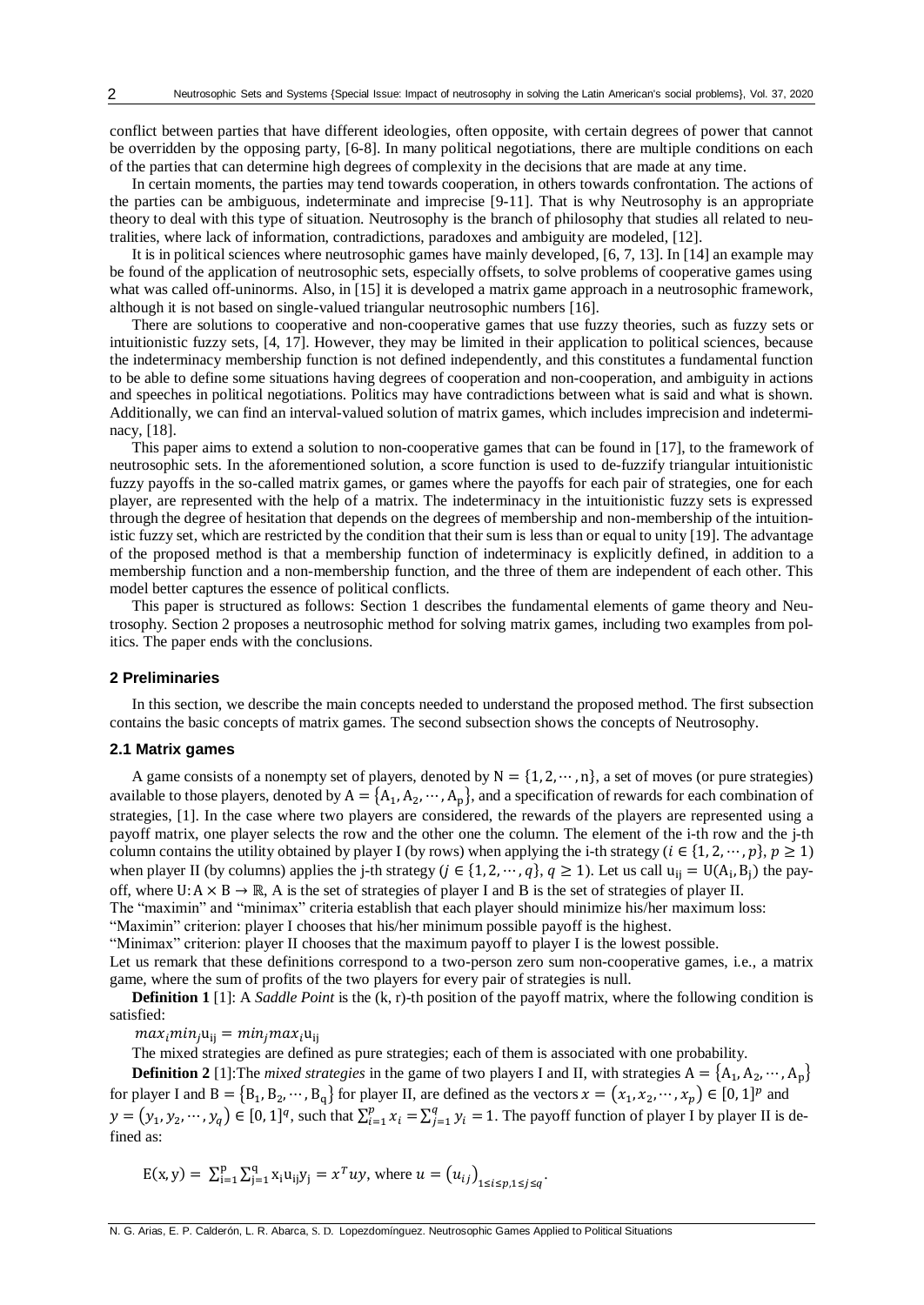**Definition 3** [1, 17]: A *Saddle Point* with mixed strategies is the pair of vectors  $(x^*, y^*)$  which satisfies the following condition:

 $min_{y} max_{x} E(x, y) = max_{x} min_{y} E(x, y) = E(x^*, y)$ <sup>∗</sup>) (1)

## **2.2 Basic concepts on Neutrosophy**

**Definition 4**: [20-26] The *Neutrosophic set* N is characterized by three membership functions, which are the truth-membership function  $T_A$ , indeterminacy-membership function  $I_A$ , and falsehood-membership function  $F_A$ , where U is the Universe of Discourse and  $\forall x \in U$ ,  $T_A(x)$ ,  $I_A(x)$ ,  $F_A(x) \subseteq ]\n-0$ ,  $1^+$  [, and  $-0 \le \inf T_A(x) + \inf I_A(x) +$  $\inf F_A(x) \leq \sup T_A(x) + \sup I_A(x) + \sup F_A(x) \leq 3^+$ .

See that according to Definition 4,  $T_A(x)$ ,  $I_A(x)$ ,  $F_A(x)$  are real standard or non-standard subsets of  $]$  <sup>-</sup>0, 1<sup>+</sup> and hence,  $T_A(x)$ ,  $I_A(x)$ ,  $F_A(x)$  can be subintervals of [0, 1].

**Definition 5**: [20-26] The *Single-Valued Neutrosophic Set* (SVNS) N over U is A = {< x;  $T_A(x)$ ,  $I_A(x)$ ,  $F_A(x) > : x \in U$ , where  $T_A: U \to [0, 1]$ ,  $I_A: U \to [0, 1]$ , and  $F_A: U \to [0, 1]$ ,  $0 \le T_A(x) + I_A(x) + I_A(x)$  $F_A(x) \leq 3$ .

The *Single-Valued Neutrosophic Number* (SVNN) is represented by  $N = (t, i, f)$ , such that  $0 \le t$ ,  $i, f \le 1$  and  $0 \le t + i + f \le 3$ .

**Definition 6:** [20-26] The *single-valued triangular neutrosophic number*  $\tilde{a} = \langle (a_1, a_2, a_3) ; \alpha_{\tilde{a}}, \beta_{\tilde{a}}, \gamma_{\tilde{a}} \rangle$ , is a neutrosophic set on ℝ, whose truth, indeterminacy and falsehood membership functions are defined as follows, respectively:

$$
T_{\tilde{a}}(x) = \begin{cases} \alpha_{\tilde{a}(\frac{x-a_1}{a_2-a_1}), a_1 \le x \le a_2} \\ \alpha_{\tilde{a}, x = a_2} \\ \alpha_{\tilde{a}(\frac{a_3-x}{a_3-a_2}), a_2 < x \le a_3} \\ 0, \quad \text{otherwise} \\ 0, \quad \text{otherwise} \end{cases} \tag{2}
$$
\n
$$
I_{\tilde{a}}(x) = \begin{cases} \frac{(a_2 - x + \beta_{\tilde{a}}(x - a_1))}{a_2 - a_1}, & a_1 \le x \le a_2 \\ \beta_{\tilde{a}, x = a_2} \\ \frac{(x - a_2 + \beta_{\tilde{a}}(a_3 - x))}{a_3 - a_2}, & a_2 < x \le a_3 \\ 1, \quad \text{otherwise} \end{cases} \tag{3}
$$

$$
F_{\tilde{a}}(x) = \begin{cases} \frac{(a_2 - x + \gamma_{\tilde{a}}(x - a_1))}{a_2 - a_1}, & a_1 \le x \le a_2\\ \frac{\gamma_{\tilde{a}}}{a_2 - a_1}, & x = a_2\\ \frac{(x - a_2 + \gamma_{\tilde{a}}(a_3 - x))}{a_3 - a_2}, & a_2 < x \le a_3\\ 1, & \text{otherwise} \end{cases} \tag{4}
$$

Where  $\alpha_{\tilde{a}}, \beta_{\tilde{a}}, \gamma_{\tilde{a}} \in [0, 1], \ a_1, a_2, a_3 \in \mathbb{R}$  and  $a_1 \le a_2 \le a_3$ .

**Definition 7**: [20-26] Given  $\tilde{a} = \langle (a_1, a_2, a_3); \alpha_{\tilde{a}}, \beta_{\tilde{a}}, \gamma_{\tilde{a}} \rangle$  and  $\tilde{b} = \langle (b_1, b_2, b_3); \alpha_{\tilde{b}}, \beta_{\tilde{b}}, \gamma_{\tilde{b}} \rangle$  two single-valued triangular neutrosophic numbers and  $\lambda$  any non-null number in the real line. Then, the following operations are defined:

1. Addition:  $\tilde{a} + \tilde{b} = \langle (a_1 + b_1, a_2 + b_2, a_3 + b_3) ; \alpha_{\tilde{a}} \wedge$ α<sub>δ</sub>, β<sub>ã</sub> ν β<sub>δ</sub>, γ<sub>ã</sub> ν γ<sub>δ</sub>)<br>2. Subtraction:  $\tilde{a} - \tilde{b} = \langle (a_1 - b_3, a_2 - b_2, a_3 - b_4, a_5 \rangle$  $(b_1)$ ; α<sub>ã</sub> Λ α<sub>ỗ</sub>, β<sub>ã</sub> V β<sub>Ď</sub>, γ<sub>ã</sub> V γ<sub>Ď</sub>) 3. Inversion:  $\tilde{a}^{-1} = \langle (a_3^{-1}, a_2^{-1}, a_1^{-1}); \alpha_{\tilde{a}}, \beta_{\tilde{a}}, \gamma_{\tilde{a}} \rangle$ , where  $a_1, a_2, a_3 \neq 0$ . 4. Multiplication by a scalar number:  $\lambda \tilde{a} = \begin{cases} \langle (\lambda a_1, \lambda a_2, \lambda a_3); \alpha_{\tilde{a}}, \beta_{\tilde{a}}, \gamma_{\tilde{a}} \rangle \\ \langle (\lambda a_1, \lambda a_2, \lambda a_3); \alpha_{\tilde{a}}, \beta_{\tilde{a}}, \gamma_{\tilde{a}} \rangle \end{cases}$  $\lambda > 0$ (( λa<sub>3</sub>, λa<sub>2</sub>, λa<sub>1</sub>); α<sub>ã</sub>, β<sub>ã</sub>, γ<sub>ã</sub>  $\lambda < 0$ 5. Division of two triangular neutrosophic numbers: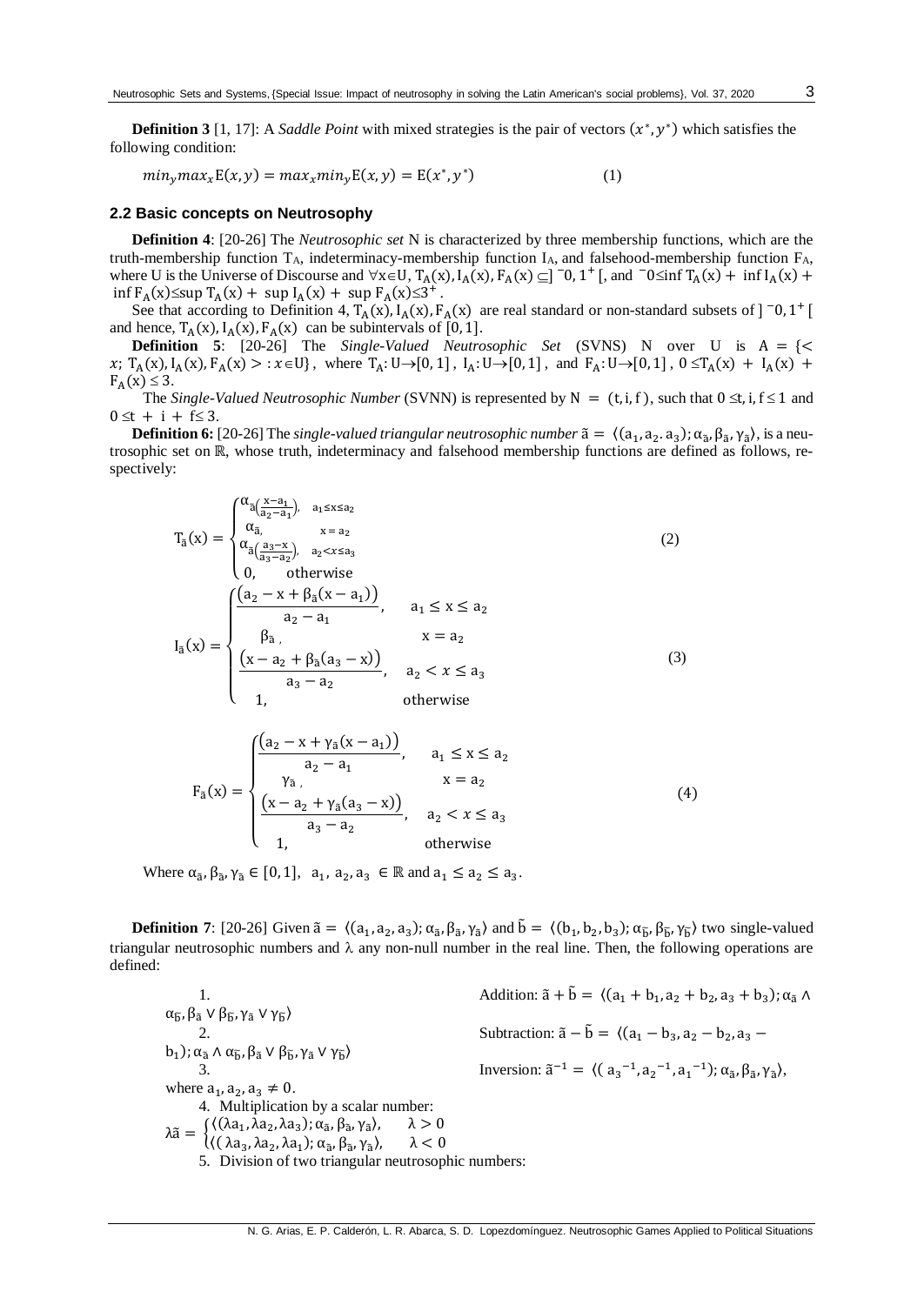$$
\tilde{\tilde{b}} = \begin{cases}\n\langle \left(\frac{a_1}{b_3}, \frac{a_2}{b_2}, \frac{a_3}{b_1}\right); \alpha_{\tilde{a}} \wedge \alpha_{\tilde{b}}, \beta_{\tilde{a}} \vee \beta_{\tilde{b}}, \gamma_{\tilde{a}} \vee \gamma_{\tilde{b}} \rangle, a_3 > 0 \text{ and } b_3 > 0 \\
\langle \left(\frac{a_3}{b_3}, \frac{a_2}{b_2}, \frac{a_1}{b_1}\right); \alpha_{\tilde{a}} \wedge \alpha_{\tilde{b}}, \beta_{\tilde{a}} \vee \beta_{\tilde{b}}, \gamma_{\tilde{a}} \vee \gamma_{\tilde{b}} \rangle, a_3 < 0 \text{ and } b_3 > 0 \\
\langle \left(\frac{a_3}{b_1}, \frac{a_2}{b_2}, \frac{a_1}{b_3}\right); \alpha_{\tilde{a}} \wedge \alpha_{\tilde{b}}, \beta_{\tilde{a}} \vee \beta_{\tilde{b}}, \gamma_{\tilde{a}} \vee \gamma_{\tilde{b}} \rangle, a_3 < 0 \text{ and } b_3 < 0 \\
6. \text{ Multiplication of two triangular neutrosophic numbers:} \\
\delta \tilde{b} = \begin{cases}\n\langle (a_1b_1, a_2b_2, a_3b_3); \alpha_{\tilde{a}} \wedge \alpha_{\tilde{b}}, \beta_{\tilde{a}} \vee \beta_{\tilde{b}}, \gamma_{\tilde{a}} \vee \gamma_{\tilde{b}} \rangle, & a_3 > 0 \text{ and } b_3 > 0 \\
\langle (a_1b_3, a_2b_2, a_3b_1); \alpha_{\tilde{a}} \wedge \alpha_{\tilde{b}}, \beta_{\tilde{a}} \vee \beta_{\tilde{b}}, \gamma_{\tilde{a}} \vee \gamma_{\tilde{b}} \rangle, & a_3 < 0 \text{ and } b_3 > 0 \\
\langle (a_3b_3, a_2b_2, a_1b_1); \alpha_{\tilde{a}} \wedge \alpha_{\tilde{b}}, \beta_{\tilde{a}} \vee \beta_{\tilde{b}}, \gamma_{\tilde{a}} \vee \gamma_{\tilde{b}} \rangle, & a_3 < 0 \text{ and } b_3 < 0 \\
\text{Where, } \wedge \text{ is a t
$$

Let  $\tilde{a} = \langle (a_1, a_2, a_3); \alpha_{\tilde{a}}, \beta_{\tilde{a}}, \gamma_{\tilde{a}} \rangle$  be a single-valued triangular neutrosophic number, then,

$$
S(\tilde{a}) = \frac{1}{8} [a_1 + a_2 + a_3](2 + \alpha_{\tilde{a}} - \beta_{\tilde{a}} - \gamma_{\tilde{a}})
$$
\n
$$
A(\tilde{a}) = \frac{1}{8} [a_1 + a_2 + a_3](2 + \alpha_{\tilde{a}} - \beta_{\tilde{a}} + \gamma_{\tilde{a}})
$$
\n(6)

They are called the score and accuracy degrees of ã, respectively.

**Definition 8**: Let  $\tilde{a}$  and  $\tilde{b}$  be two SVTNNs. Let us define the order relation denoted by  $\leq$ , such that  $\tilde{a} \leq \tilde{b}$  if and only if  $A(\tilde{a}) \leq A(\tilde{b})$ .

Let  $\{\widetilde{A}_1, \widetilde{A}_2, \cdots, \widetilde{A}_n\}$  be a set of n SVTNNs, where  $\widetilde{A}_j = \langle (a_j, b_j, c_j); \alpha_{\widetilde{a}_j}, \beta_{\widetilde{a}_j}, \gamma_{\widetilde{a}_j} \rangle$   $(j = 1, 2, ..., n)$ , then the *weighted mean of the SVTNNs* is calculated with the following equation:

$$
\widetilde{A} = \sum_{j=1}^{n} \lambda_j \widetilde{A}_j \tag{7}
$$

Where  $\lambda_j$  is the weight of A<sub>j</sub>,  $\lambda_j \in [0, 1]$  and  $\sum_{j=1}^n \lambda_j = 1$ .

# **3 Matrix games with single-valued triangular neutrosophic number payoffs**

This section introduces the matrix games proposed by the authors, which extends the model in [17] from the intuitionistic fuzzy framework to the neutrosophic framework .

**Definition 9**: A *SVTNN Matrix Game* is a game whose elements of the payoff matrix are single-valued triangular neutrosophic numbers, as shown below:

|  | $B_1$ $B_2$ $\cdots$ $B_q$ |                                                                                                                                                                                                                                                                                                                     |  |
|--|----------------------------|---------------------------------------------------------------------------------------------------------------------------------------------------------------------------------------------------------------------------------------------------------------------------------------------------------------------|--|
|  |                            | $\begin{array}{ccc} A_1 \\ A_2 \\ \vdots \\ A_p \end{array} \begin{pmatrix} \tilde{t}_{11} & \tilde{t}_{12} & \cdots & \tilde{t}_{1q} \\ \tilde{t}_{21} & \tilde{t}_{22} & \cdots & \tilde{t}_{2q} \\ \vdots & \vdots & \vdots & \vdots \\ \tilde{t}_{p1} & \tilde{t}_{p2} & \cdots & \tilde{t}_{pq} \end{pmatrix}$ |  |
|  |                            |                                                                                                                                                                                                                                                                                                                     |  |
|  |                            |                                                                                                                                                                                                                                                                                                                     |  |
|  |                            |                                                                                                                                                                                                                                                                                                                     |  |

Where  $\tilde{t}_{ij}$  (i = 1,2,...,p; j = 1, 2,..., q) are SVTNNs, which means the payoffs for player I to carry out the strategy  $A_i$  when player II carries out the strategy  $B_j$ .

This game incorporates the indeterminacy mentioned in [17], but here it is explicitly defined and it is independent.

**Definition 10**: Let G be a SVTNN Matrix Game whose payoff function is:  $\tilde{u}(A_i, B_j)$  =  $\langle (s_{1ij}, s_{2ij}, s_{3ij})$ ;  $\alpha_{s_{ij}}, \beta_{s_{ij}}, \gamma_{s_{ij}}\rangle$ . Then, considering pure strategies we have the saddle point is defined as the (k,r)-th position  $\tilde{u}(A_{k}, B_{r}) = \langle (s_{1kr}, s_{2kr}, s_{3kr}); \alpha_{s_{kr}}, \beta_{s_{kr}}, \gamma_{s_{kr}} \rangle = V_{i} \Lambda_{j} \tilde{u}(A_{i}, B_{j}) = \Lambda_{j} V_{i} \tilde{u}(A_{i}, B_{j}).$ 

Let us note that  $V = max$  and  $\Lambda = min$ , according to the order relation  $\leq$  defined in definition 8.

**Definition 11**: Let G be a SVTNN Matrix Game whose payoff function is:  $\tilde{u}(A_i, B_j)$  =  $\langle (s_{1ij}, s_{2ij}, s_{3ij})\rangle$ ;  $\alpha_{s_{ij}}, \beta_{s_{ij}}, \gamma_{s_{ij}}\rangle$ . Then, considering mixed strategies  $x = (x_1, x_2, \dots, x_p)$  and  $y = (y_1, y_2, \dots, y_q)$ , we have the expected payoff of player I by player II is defined by Equation 9:

$$
\widetilde{E}(x, y) = \sum_{i=1}^{p} \sum_{j=1}^{q} x_i \widetilde{u}_{ij} y_j = x^T \widetilde{u} y
$$
\nWhere

\n
$$
\widetilde{u} = \left(\widetilde{u}_{ij}\right)_{1 \le i \le p, 1 \le j \le q}.
$$
\n(9)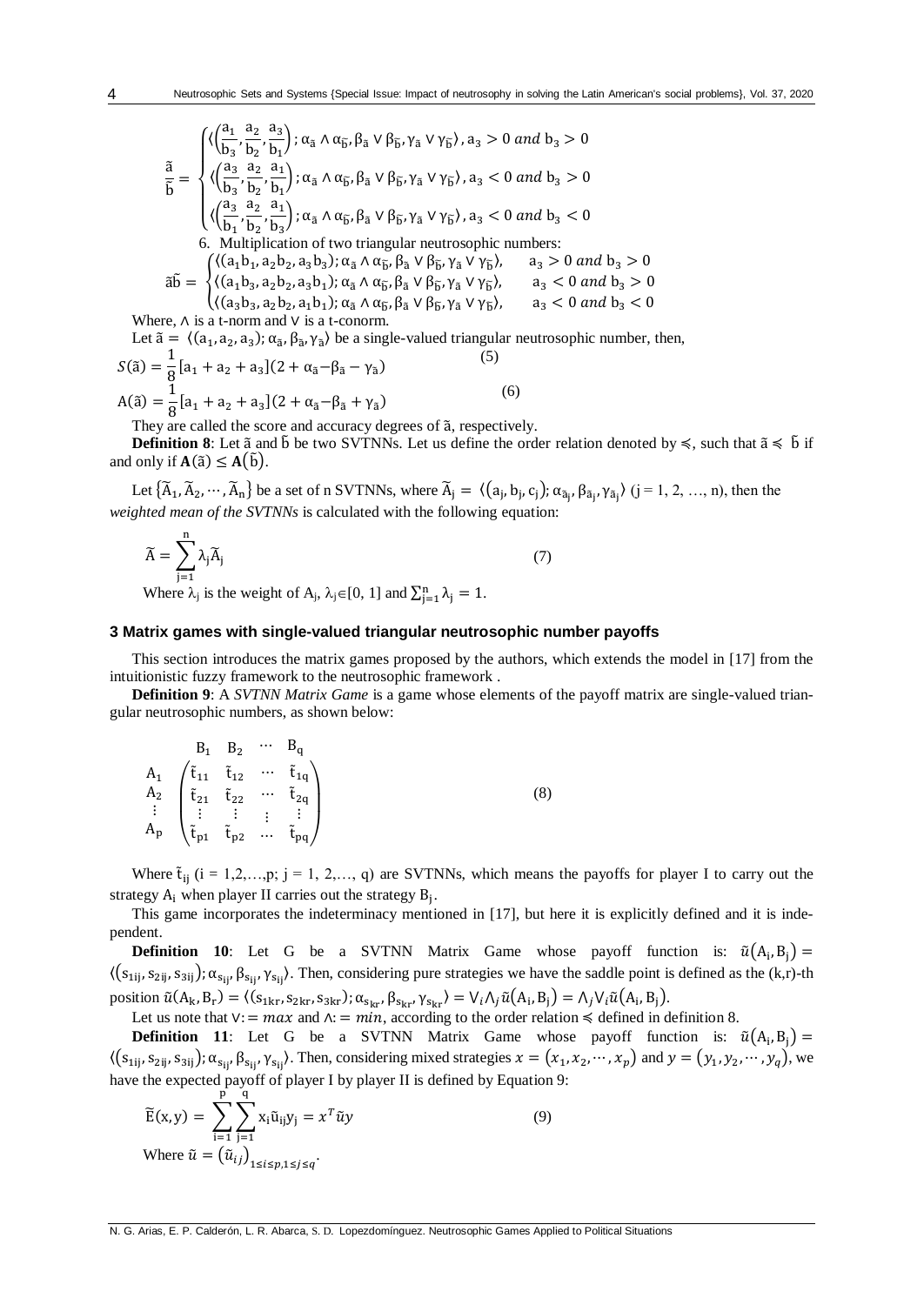In such a situation, player I chooses x so as to maximize his/her expectation and player II chooses y so as to minimize player II's maximum expectation, thus it is calculated by formula 10:

$$
min_{y} max_{x} \widetilde{E}(x, y) = max_{x} min_{y} \widetilde{E}(x, y) = \widetilde{E}(x^*, y^*)
$$
\n(10)

Where,  $(x^*, y^*)$  is the *saddle point* of the game and  $\tilde{E}(x^*, y^*)$  is the solution of the game.

For simplicity, we consider another approach defining the expected payoff as a crisp value based on the accuracy degree, which is a score function, as follows:

$$
\widetilde{E}_{\mathbf{A}}(x,y) = \sum_{i=1}^{p} \sum_{j=1}^{q} x_i \mathbf{A}(\widetilde{u}_{ij}) y_j = x^T \mathbf{A}(\widetilde{u}) y \qquad (11)
$$

The saddle point of the matrix game with  $\tilde{E}_A(x, y)$  is  $(x^*, y^*)$  satisfying conditions in Equation 12.

$$
min_{y} max_{x} \tilde{E}_{A}(x, y) = max_{x} min_{y} \tilde{E}_{A}(x, y) = \tilde{E}_{A}(x^{*}, y^{*})
$$
(12)

Where,  $\tilde{E}_{A}(x^*, y^*)$  is the solution of the game and A(⋅) is the accuracy degree shown in Equation 6.

Next, we use two examples to illustrate the application of this neutrosophic game solution in political situations. **Example 1 (A voter problem)**: [17]

Two major political parties, denoted by A and B are involved in an election, where the total number of voters is constant, thus, when the number of voters increases for A, then the number of voters for B decreases and vice versa. Let us suppose A has two strategies, which are the following:

A1: Giving importance in door-to-door campaigning and carrying their ideology and issues to people.

A2: Cooperating with other small political parties to reduce secured votes of the opposition.

Whereas, party B has these two strategies:

B1: Campaigning by celebrities and big rallies.

B2: Making lot of promises to the people.

Chief voting agents have to forecast the results of these strategies in the future, thus, there is uncertainty and indeterminacy in the possible results, which are approximates. Payoff matrix contains the following SVTNNs:

- $B_1$   $B_2$
- $A_1$  $\left\{\n \begin{array}{ccc}\n \langle (4, 6, 9); 0.5, 0.1, 0.3 \rangle & \langle (5, 7, 8); 0.6, 0.1, 0.2 \rangle \\
 \langle (4, 7, 8); 0.4, 0.4, 0.3 \rangle & \langle (3, 5, 6); 0.5, 0.3, 0.3 \rangle\n \end{array}\n \right\}$
- $A<sub>2</sub>$  $\langle (4, 7, 8); 0.4, 0.4, 0.3 \rangle$   $\langle (3, 5, 6); 0.5, 0.3, 0.2 \rangle$

This matrix game means that, for example, when party A performs strategy  $A_1$  and party B performs strategy  $B_1$  the results is that A gains approximately  $6 \times 10^5$  votes whose values may change in the interval  $(4 \times 10^5, 9 \times 10^5)$ , with 0.5 degree of truthiness, 0.3 degree of falsehood and 0.1 degree of indeterminacy.

An equivalent crisp matrix of payoffs is obtained by calculating the accuracy degree with Equation 6:

- $B_1$   $B_2$
- $A_{1}$
- $\begin{pmatrix} 6.4125 & 6.75 \ A_2 & 5.4625 & 4.20 \end{pmatrix}$

Considering the maximin and minimax criteria we have one equilibrium point, (2,1) with solution 5.4625 or from the original payoff matrix  $((4, 7, 8); 0.4, 0.4, 0.3)$ . Thus, the optimal solution for party A is to cooperate with other small political parties and they will get a number of voters in the interval  $(4 \times 10^5, 8 \times 10^5)$ .

#### **Example 2** : [7]

Two Asian countries, India and Pakistan have a territorial dispute over Jammu and Kashmir since 1947. Both countries should achieve an accordance to finish this historical conflict. There are three strategies  $S_1$ ,  $S_2$ , or  $S_3$  to resolve this difference. The neutrosophic payoff matrix is the following:

|       |                | Pakistan                                    |                                             |                                                |  |  |  |  |
|-------|----------------|---------------------------------------------|---------------------------------------------|------------------------------------------------|--|--|--|--|
|       |                |                                             | აა                                          |                                                |  |  |  |  |
| India | S <sub>1</sub> | $(0,0,0)$ ; 0.50, 0.50, 0.50)               | $\langle (-3, -2, -1)$ ; 0.40, 0.65, 0.60)  | $\langle (1,2,3); 0.40, 0.65, 0.60 \rangle$    |  |  |  |  |
|       | $S_{2}$        | $\langle (1,2,3); 0.40, 0.65, 0.60 \rangle$ | $(0,0,0)$ ; 0.50, 0.50, 0.50)               | $\langle (-3,-2,-1); 0.40, 0.65, 0.60 \rangle$ |  |  |  |  |
|       |                |                                             | $\langle (1,2,3); 0.40, 0.65, 0.60 \rangle$ | (0,0,0); 0.50, 0.50, 0.50)                     |  |  |  |  |

The crisp matrix game after applying accurate degree is the following:

| Pakistan | $S_1$ | $S_2$                                                                                                      | $S_3$ |
|----------|-------|------------------------------------------------------------------------------------------------------------|-------|
| S_1      | $S_2$ | $S_3$                                                                                                      |       |
| India    | $S_2$ | $\begin{pmatrix} 0 & -1.7625 & 1.7625 \\ 1.7625 & 0 & -1.7625 \\ S_3 & -1.7625 & 1.7625 & 0 \end{pmatrix}$ |       |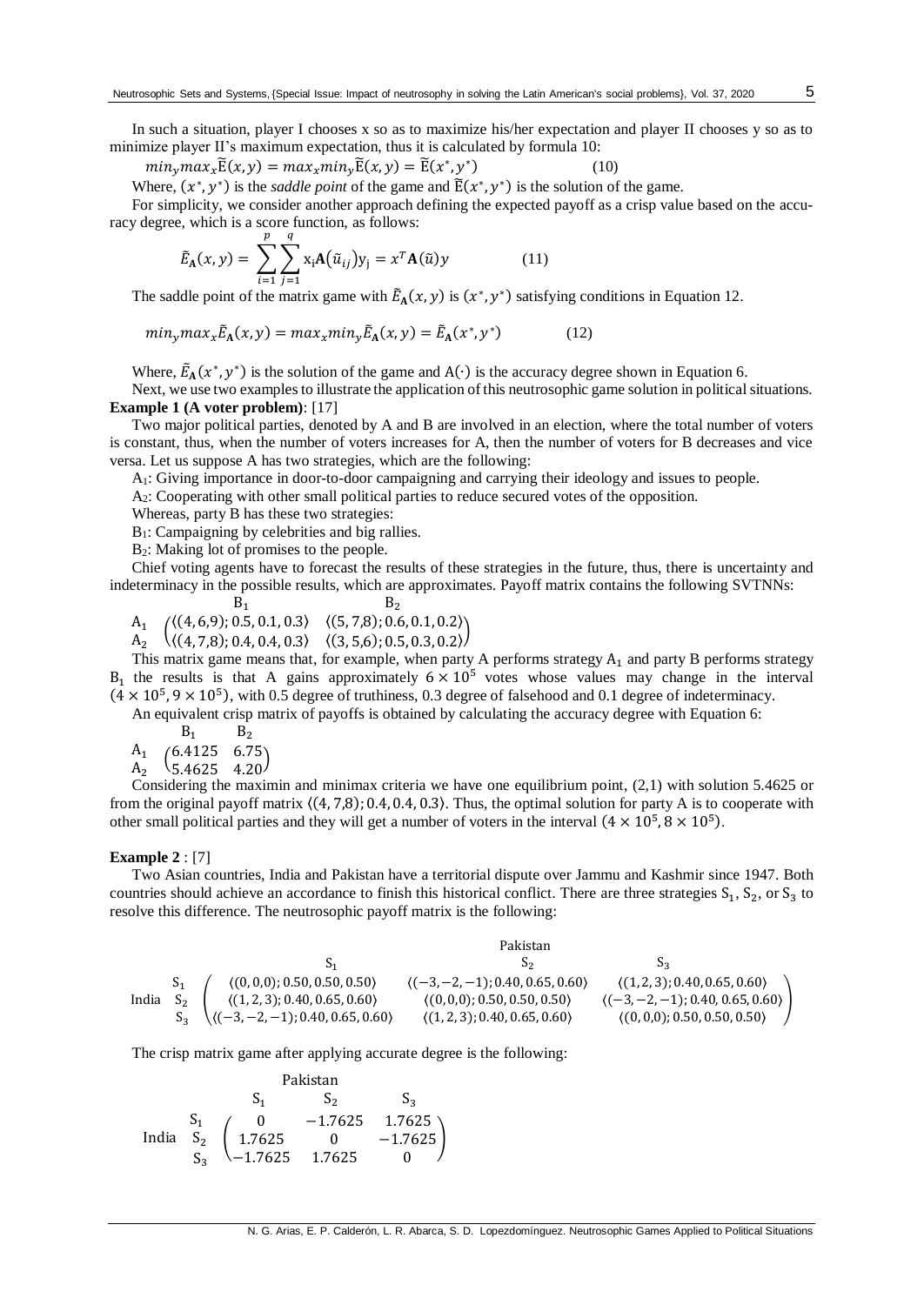This game has not a pure strategy solution, thus, the optimal mixed strategy is  $x^* = y^* = \left(\frac{1}{2}\right)$  $\frac{1}{3}$ ,  $\frac{1}{3}$  $\frac{1}{3}, \frac{1}{3}$  $\frac{1}{3}$ . Therefore,  $\widetilde{E}(x^*, y^*) = \langle \left(-\frac{2}{3}\right)$  $\frac{2}{3}$ , 0,  $\frac{2}{3}$  $\frac{2}{3}$ ); 0.40, 0.65, 0.60).

## **Conclusion**

This paper presents a new neutrosophic solution to matrix games, which can be applied in any real life problem. Specifically, it is recommendable to use this solution in political situations, where ambiguity of the parties is usual, as well as their changes of strategies during the time span. Here, the payoff matrix is defined using single-valued triangular neutrosophic numbers, which are de-neutrosophied with a score function. The solution extends another one defined for intuitionistic fuzzy payoffs, however, in this approach, indeterminacy is independent, and so it is a more accurate solution for matrix game theory. Two examples of political situations illustrate the applicability of the solution in politics. Future works will study to extend this neutrosophic approach to bimatrix games [27] and Nash equilibrium points will be also considered, [1, 3].

#### **References**

- 1. Thomas, L.C., *Games, Theory and Applications*. 2003, Mineola: Dovers Publications, Inc.
- 2. Ahmed-Bhuiyan, B., *An overview of game theory and some applications. Philosophy and Progress*,, 2016. *LIX-LX*: p. 112-128.
- 3. Nash, J.F., *Non-Cooperative Games*. 1950, PhD Thesis, University of Princeton: Princeton.
- 4. Mares, M., *Fuzzy cooperative games: cooperation with vague expectations* 2013: Physica.
- 5. Branzei, R.M., L. Mallozzi, and S.H. Tijs, *Peer group situations and games with interval uncertainty. Game Theory and Applications*,, 2012. *15*: p. 1-8.
- 6. Bhattacharya, S., F. Smarandache, and M. Khoshnevisan, *The Israel-Palestine Question – A Case for Application of Neutrosophic Game Theory*, in *Computational Modeling in Applied Problems: collected papers on econometrics, operations research, game theory and simulation* 2006, Hexis: Phoenix. p. 51-61.
- 7. Pramanik, S. and T. Kumar-Roy, *Neutrosophic Game Theoretic Approach to Indo-Pak Conflict over Jammu-Kashmir. Neutrosophic Sets and Systems*,, 2013. *2*: p. 82-101.
- 8. Portilla, S.R., M.Á. Tapia, and D.C. Flores, *Neutrosophic games applied for modeling the conflict of three South-American countries against the International Centre for Settlement of Investment Disputes (ICSID)(Juegos neutrosóficos como herramienta para la modelación de solucion a conflictos internacionales concernientes a inversiones (CIADI))(In Spanish). Investigación Operacional*,, 2020. **41**(5): p. 647-654.
- 9. Ortega, R.G., M. Rodríguez, M.L. Vázquez, and J.E. Ricardo, *Pestel analysis based on neutrosophic cognitive maps and neutrosophic numbers for the sinos river basin management.* Neutrosophic Sets and Systems, 2019. **26**(1): p. 16.
- 10. Saleh Al-Subhi, S.H., I.P. Pupo, R.G. Vacacela, and P.Y. Pinero Perez, *A New Neutrosophic Cognitive Map with Neutrosophic Sets on Connections: Application in Project Management.* Neutrosophic Sets and Systems, 2018. **22**(1): p. 6.
- 11. Smarandache, F., J.E. Ricardo, E.G. Caballero, M.Y. Leyva Vázquez, and N.B. Hernández, *Delphi method for evaluating scientific research proposals in a neutrosophic environment.* Neutrosophic Sets & Systems, 2020. **34**.
- 12. Smarandache, F., *Neutrosophy, a new Branch of Philosophy*. 2002: Infinite Study.
- 13. Alias, S., D. Mohamad, and A. Shuib, *Rough neutrosophic multisets relation with application in marketing strategy.* Neutrosophic Sets Syst, 2018. **21**: p. 36-55.
- 14. González-Caballero, E., F. Smarandache, and M. Leyva-Vázquez, *On Neutrosophic Offuninorms. Symmetry*,, 2019. *11*: p. 1136.
- 15. Deli, I., *Matrix Games with Simplified Neutrosophic Payoffs*, in *Fuzzy Multi-criteria Decision-Making Using Neutrosophic Sets*, C. Kahraman and İ. Otay, Editors. 2019, Springer: Cham. p. 233-246.
- 16. Bera, T. and N.K. Mahapatra, *Neutrosophic soft matrix and its application to decision making.* Neutrosophic sets and systems, 2017. **18**(1): p. 2.
- 17. Bandyopadhyay, S., P.K. Nayak, and M. Pal, *Solution of Matrix Game with Triangular Intuitionistic Fuzzy Pay-Off Using Score Function. Open Journal of Optimization*, , 2013. *2*: p. 9-15.
- 18. Li, D.-F., *Linear programming approach to solve interval-valued matrix games. Omega*,, 2011. *39*(2011): p. 655– 666.
- 19. Calderón Ramírez, M.A., J.C. de Jesús Arrias Añez, O.I. Ronquillo Riera, R.G. Herráez Quezada, Á.A. Ríos Vera, J.C. Torres Cegarra, and P.M. Ojeda Sotomayor, *Pestel based on neutrosophic cognitive maps to characterize the factors that influence the consolidation of the neo constitutionalism in Ecuador.* Neutrosophic Sets & Systems, 2019. **26**.
- 20. Mullai, M. and R. Surya, *Neutrosophic Inventory Backorder Problem Using Triangular Neutrosophic Numbers. Neutrosophic Sets and Systems*,, 2020. *31*: p. 148-155.